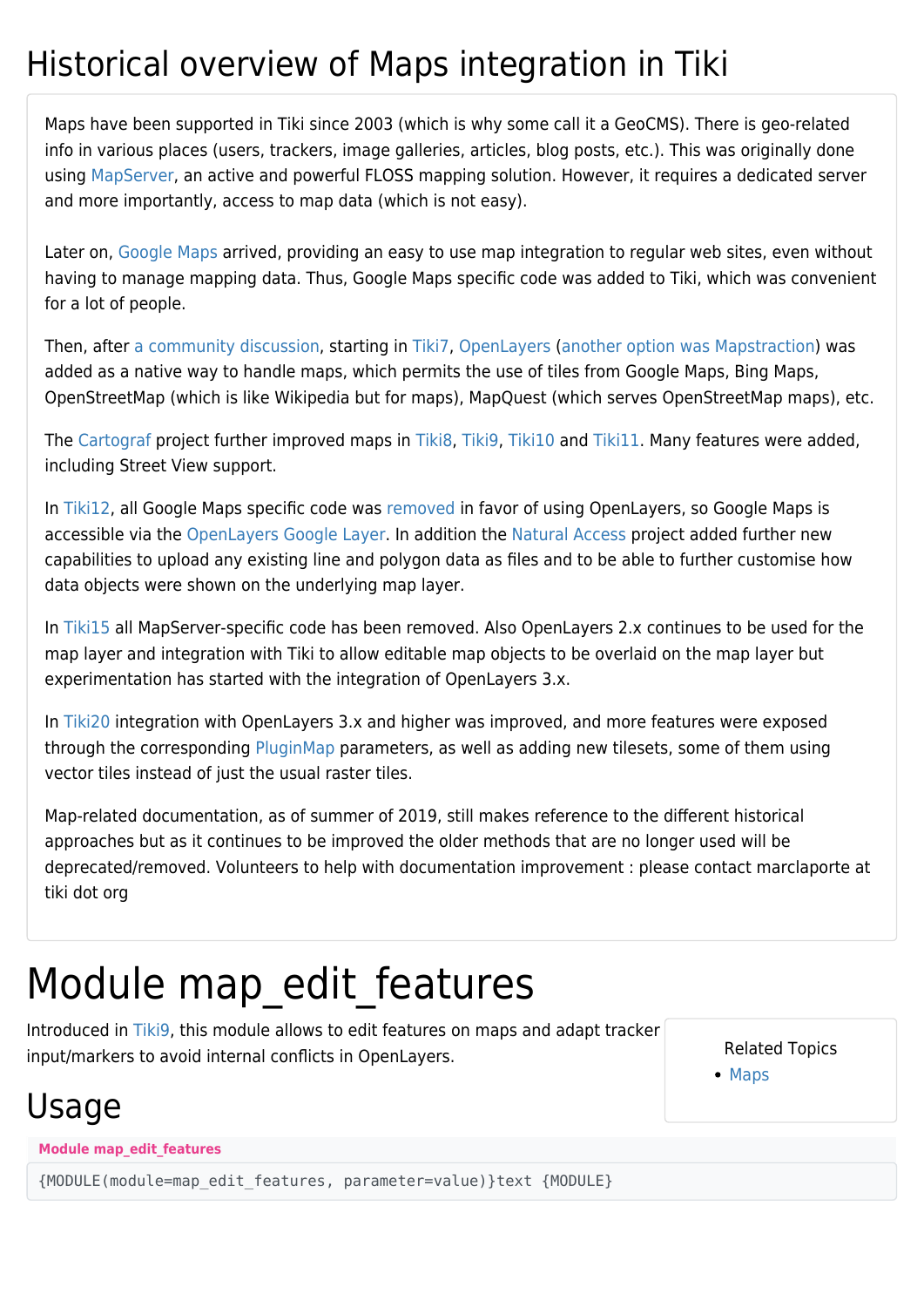#### Parameters

Required parameters are in **bold**. [Go to the source code](https://gitlab.com/tikiwiki/tiki/-/blob/master/lib/wiki-plugins/mod-func-map_edit_features.php)

| <b>Parameters</b> | <b>Accepted</b><br><b>Values</b> | <b>Description</b>                                                                   | <b>Default</b> | <b>Since</b> |
|-------------------|----------------------------------|--------------------------------------------------------------------------------------|----------------|--------------|
| trackerId         | digits                           | Tracker to store the feature in.                                                     |                |              |
| hiddeninput       | text                             | Hidden values to be sent over to the dialog.<br>fieldName(value)                     |                |              |
| standard          | int                              | Dispay the standard draw controls                                                    |                |              |
| insertmode        | text                             | Target mode to enter after successfully inserting an<br>item                         |                |              |
| editdetail        | int                              | Edit the tracker item's details through a dialog after<br>the initial item creation. | $\overline{0}$ |              |

## Related Pages

See these pages for information that applies for all modules:

- [Module](https://doc.tiki.org/Module)--Overall introduction and overview
- [Module Admin-](https://doc.tiki.org/Module-Admin)-Introduction to the module admin pages for site-wide and individual module settings

#### Related Pages

See these pages for information that applies for all modules:

- [Module](https://doc.tiki.org/Module)--Overall introduction and overview
- [Module Admin-](https://doc.tiki.org/Module-Admin)-Introduction to the module admin pages for site-wide and individual module settings

## Related Pages

See these pages for information that applies for all modules:

- [Module](https://doc.tiki.org/Module)--Overall introduction and overview
- [Module Admin-](https://doc.tiki.org/Module-Admin)-Introduction to the module admin pages for site-wide and individual module settings

## Related Pages

See these pages for information that applies for all modules:

- [Module](https://doc.tiki.org/Module)--Overall introduction and overview
- [Module Admin-](https://doc.tiki.org/Module-Admin)-Introduction to the module admin pages for site-wide and individual module settings